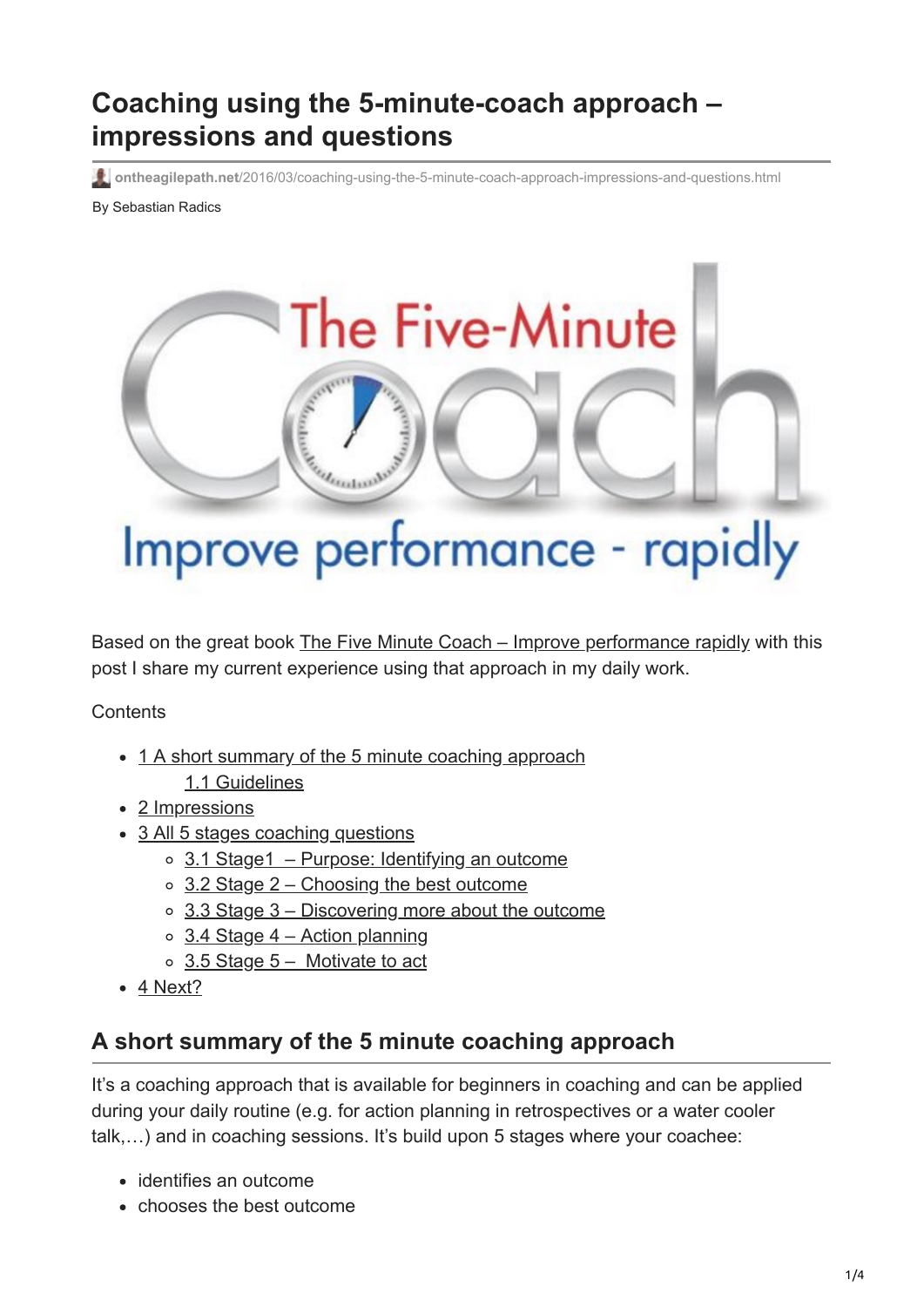- discovers more about the chosen outcome
- plans actions and
- gets motivated to act

[Every stage consists of an important set of questions that are derived from the clean](http://www.businessballs.com/clean_language.htm) language (see [clean language questions\)](http://e-russell.com/images/The_basic_clean_language_questions1.pdf) framework by David Grove and that are especially chosen for coaching purposes (see the detailed list of questions below).

The coaching approach recommends to follow these 10 guidelines.

#### <span id="page-1-0"></span>**Guidelines**

- 1. Pay close attention
- 2. Use only the Five-Minute Coach questions
- 3. Avoid the normal rules of conversation
- 4. Repeat the coachee's words
- 5. Disregard grammatical rules
- 6. Take notes
- 7. Limit eye contact
- 8. Encourage the coachee
- 9. Use voice to influence
- 10. Stay cool, calm and collected

For far deeper details I highly recommend to read the book – it works with many examples and coaching transcripts and explains all questions and their meaning in detail.

#### <span id="page-1-1"></span>**Impressions**

Just some impressions from using the 5-minute coaching approach for some weeks now:

- It's **tough to keep all stages and questions in mind**. I highly recommend printing it and to work with it often during the day to get used to the question patterns.
- I already took notes heavily so that the step to **extensively writing notes and working with short codes** was doable for me. But it's a challenge and needs repeated practical exercise.
- **Breaking long term learned communication patterns** like eye contact, pacing and leading with body language, language adjustments – **is a challenge** too. But it works combined with writing – as this takes a lot of focus and concentration in addition to listening. It's important to inform the coachee that you'll use a new approach (as at least from my learning a "standard" coaching approach does exactly the opposite).
- **Repeating questions and answers sometimes feels strange** and I need to improve my timing when to switch to the next stage.
- **Stage 1 is a real opener** as asking: "**What would you like to have happen?**" is a real new element for many.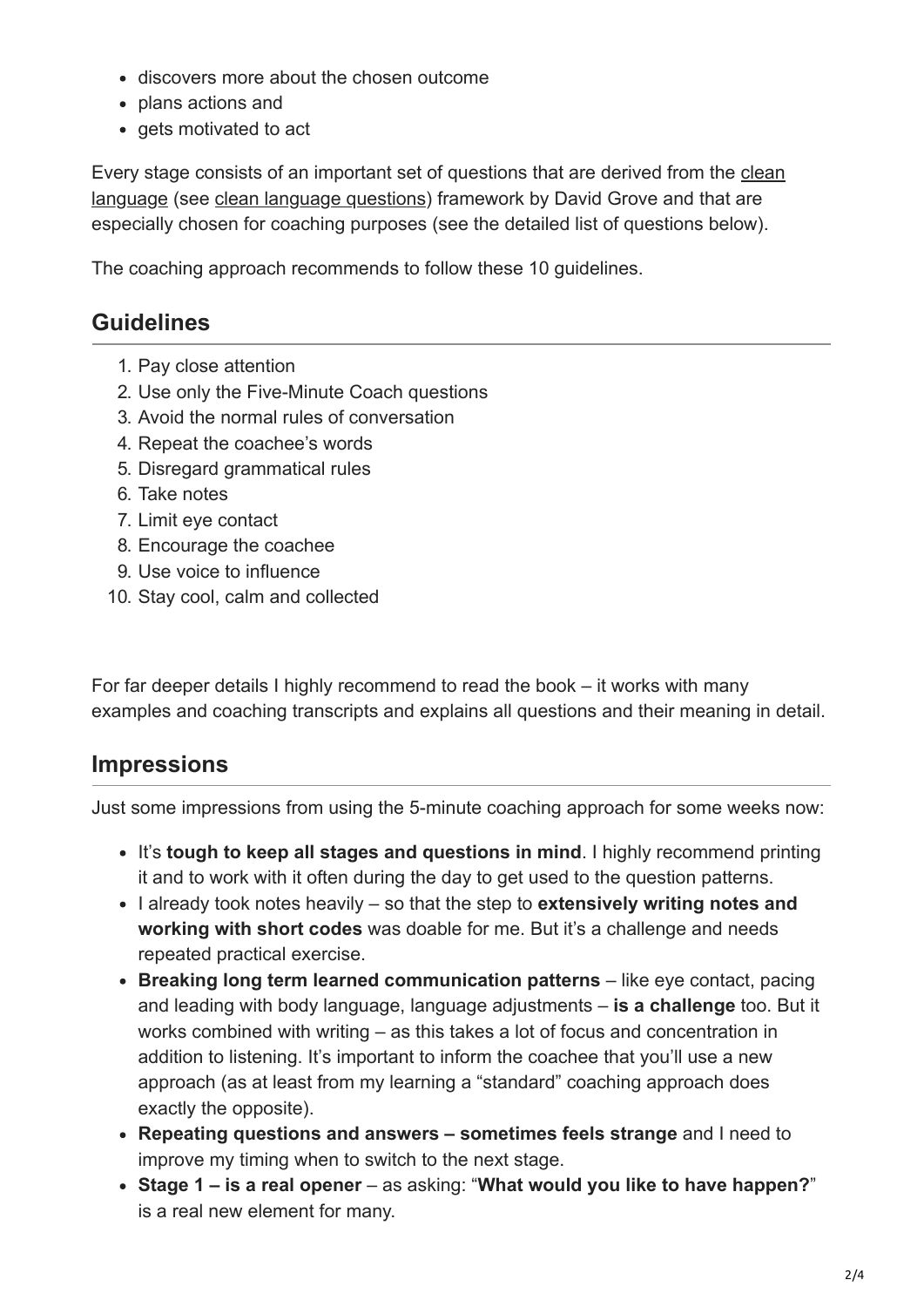- So far **I did not yet finish all 5 stages** properly so stay tuned on my next steps in that journey **b**
- I used it during our [coaching dojo sessions](http://www.ontheagilepath.net/2015/12/the-coach-reflection-day-coreday-2015-at-idealo-3-ways-to-improve-your-coaching-skills.html)  and noticed that it's tough to stay on top with the challenge – to listen, take notes and ask the questions – I guess it needs some time to get used to it. Btw the coaching dojo is a great format to get proper feedback e.g. on that method. For me an important way to further improve.
- **Language matters heavily** Germans you can use a draft for a German [translation for all questions \(and maybe help me to further improve the trans](https://docs.google.com/document/d/1HwQfDfiE0gqkQvw2Ga6dCTTEh0qoLGE4Y--D0aatoLo/edit?usp=sharing)lation) – as it's not that easy to translate in time when being challenged with listening and writing in addition.

# <span id="page-2-0"></span>**All 5 stages coaching questions**

As I did not yet find a summary of all the questions used through the 5 stages I'll shortly list them for you (please refer to the book for much more details). A first draft for a [German translation of all questions c](https://docs.google.com/document/d/1HwQfDfiE0gqkQvw2Ga6dCTTEh0qoLGE4Y--D0aatoLo/edit?usp=sharing)an be found here.

## <span id="page-2-1"></span>**Stage1 – Purpose: Identifying an outcome**

And what would you like to have happen?

## <span id="page-2-2"></span>**Stage 2 – Choosing the best outcome**

And when *[outcome in coachee's words]*, then what happens?

And when *[last answer]*, then what happens? (Repeat question, with each answer, until no new answers emerge)

And *[outcome]* and *[recap all answers]*, what are you drawn to most?

#### <span id="page-2-3"></span>**Stage 3 – Discovering more about the outcome**

And when *[new outcome]*, what kind of *[word or phrase from outcome]*?

And when *[last answer]*, is there anything else about *[same word or phrase]*?

And when *[last answer]*, where is/are *[same word or phrase]*?

And when *[last answer]*, whereabouts *[last answer]*?

And *[last answer]*. Given what you now know, what would you like to have happen?

# <span id="page-2-4"></span>**Stage 4 – Action planning**

And what needs to happen for *[final outcome]*?

And is there anything else that needs to happen for *[final outcome]*? (Repeat question until you hear first 'no')